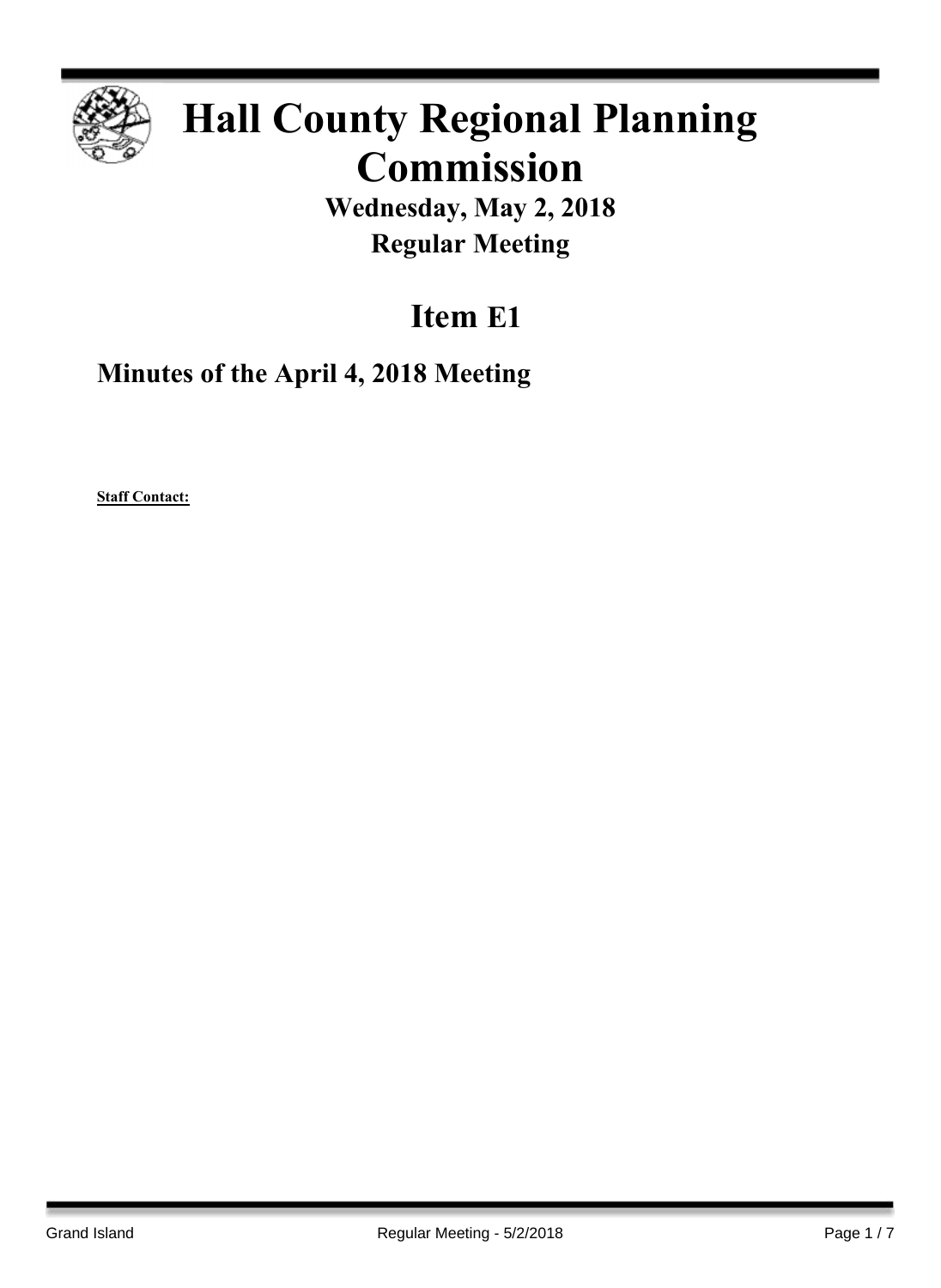

### THE REGIONAL PLANNING COMMISSION OF HALL COUNTY, GRAND ISLAND, WOOD RIVER AND THE VILLAGES OF ALDA, CAIRO, AND DONIPHAN, NEBRASKA

| Minutes         |  |
|-----------------|--|
| for             |  |
| April 4th, 2018 |  |
|                 |  |

The meeting of the Regional Planning Commission was held Wednesday, April 4<sup>th</sup>, 2018, at City Hall – Grand Island, Nebraska. Notice of this meeting appeared in the "Grand Island Independent" on **March 23rd , 2018.**

|                                                       | Present: Pat O'Neill,<br>Les Ruge<br>Judd Allan<br>Carla Maurer | Leonard Rainforth<br>Dean Kjar<br>Greg Robb<br>Derek Apfel | Hector Rubio<br>Tony Randone |
|-------------------------------------------------------|-----------------------------------------------------------------|------------------------------------------------------------|------------------------------|
| Absent: Robin Hendricksen, Jaye Monter                |                                                                 |                                                            |                              |
| Other: Hall County Public Works Director Steve Riehle |                                                                 |                                                            |                              |
| Chad Nabity, Rashad Moxey.<br>Staff:                  |                                                                 |                                                            |                              |
| Press:                                                | Julie Blum, Grand Island Independent.                           |                                                            |                              |

### **1. Call to order.**

Chairman O'Neill called the meeting to order at 6:00 p.m.

O'Neill stated that this was a public meeting subject to the open meetings laws of the State of Nebraska. He noted that the requirements for an open meeting are posted on the wall in the room and easily accessible to anyone who may be interested in reading them.

O'Neill also noted the Planning Commission may vote to go into Closed Session on any agenda item as allowed by State Law.

The Commission will discuss and may take action on any item listed on this agenda.

The order of items on the agenda may be reorganized by the Chair to facilitate the flow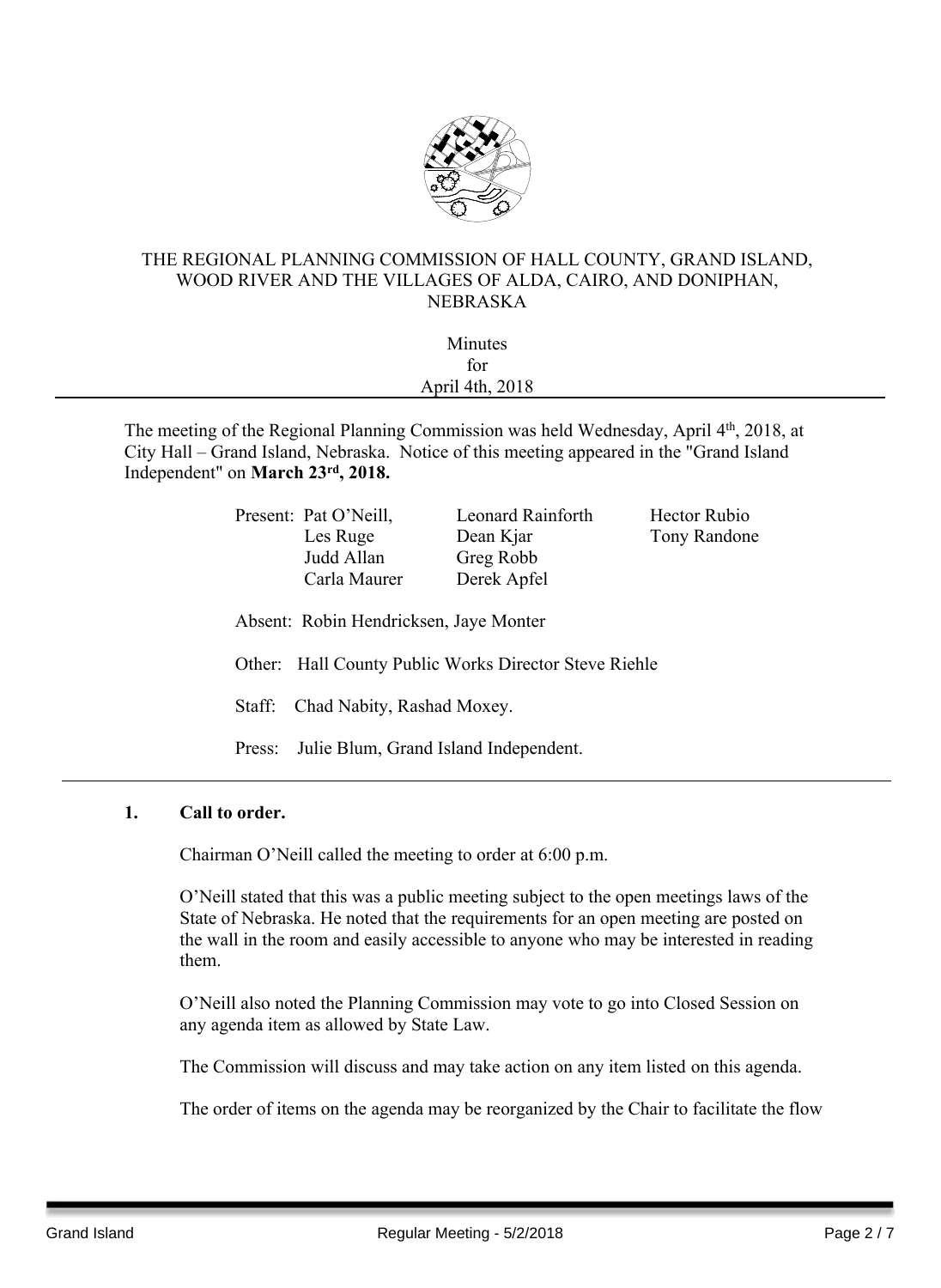of the meeting to better accommodate the public.

### **2. Minutes of the March 14th , 2018 meeting.**

A motion was made Rainforth and seconded by Kjar to approve the minutes of the March 14<sup>th</sup>, 2018 meeting.

The motion carried with ten members in favor (O'Neill, Apfel, Allan, Ruge, Maurer, Robb, Rainforth, Rubio, Randone and Kjar) and no members voting no or abstaining.

### **3. Request Time to Speak.**

The following requested time to speak during discussion: *Kim Bockmann* 5537 N Webb Rd., Item 5; *Zachary Zoul*, 2723 Brentwood Blvd., Item 5; *Frank Doland* 825 M St., Lincoln, NE, Item 7; *Arend Baack*, P.O. Box 790, G.I, Item 8; *Greg Baxter*, 2121 N. Monitor Rd., Item 8.

**4. Public Hearing Rezoning-** Concerning the rezone of Lot One (1) Block Nine (9) of the Second Amendment to Lot1 Block 9 of Continental Gardens Subdivision, in the City of Grand Island, Hall County, Nebraska from CD Commercial Development to Amended Commercial Development Zone. This property is located east of Webb Road and south of Rue de College. (C-16-2018GI)

O'Neill opened the public hearing.

Nabity explained an application has been made to change zoning (amend the approved development plan) for the property where Arby's is located on Webb Road.

The Development Plan for approved in 1997 shows the Arby's building at the south end of Lot 1 Block 9 of Continental Gardens Subdivision. The Developers are requesting changes to the plan as approved to allow a new Arby's store to be built at the north end of the lot. After building the new store the existing store will be demolished and paved for parking.

The CD Zone allows for up to 50% of the property to be covered with buildings. The proposed coverage within this development at full development as shown is well below the maximum coverage.

O'Neill closed the Public Hearing.

A motion was made by Maurer and seconded by Apfel to recommend approval of the amended development plan and request to rezone as presented.

A roll call vote was taken and the motion passed with 10 members present voting in favor (O'Neill, Ruge, Maurer, Robb, Kjar, Rainforth, Apfel, Allan, Rubio, and Randone) and no members voting no or abstaining.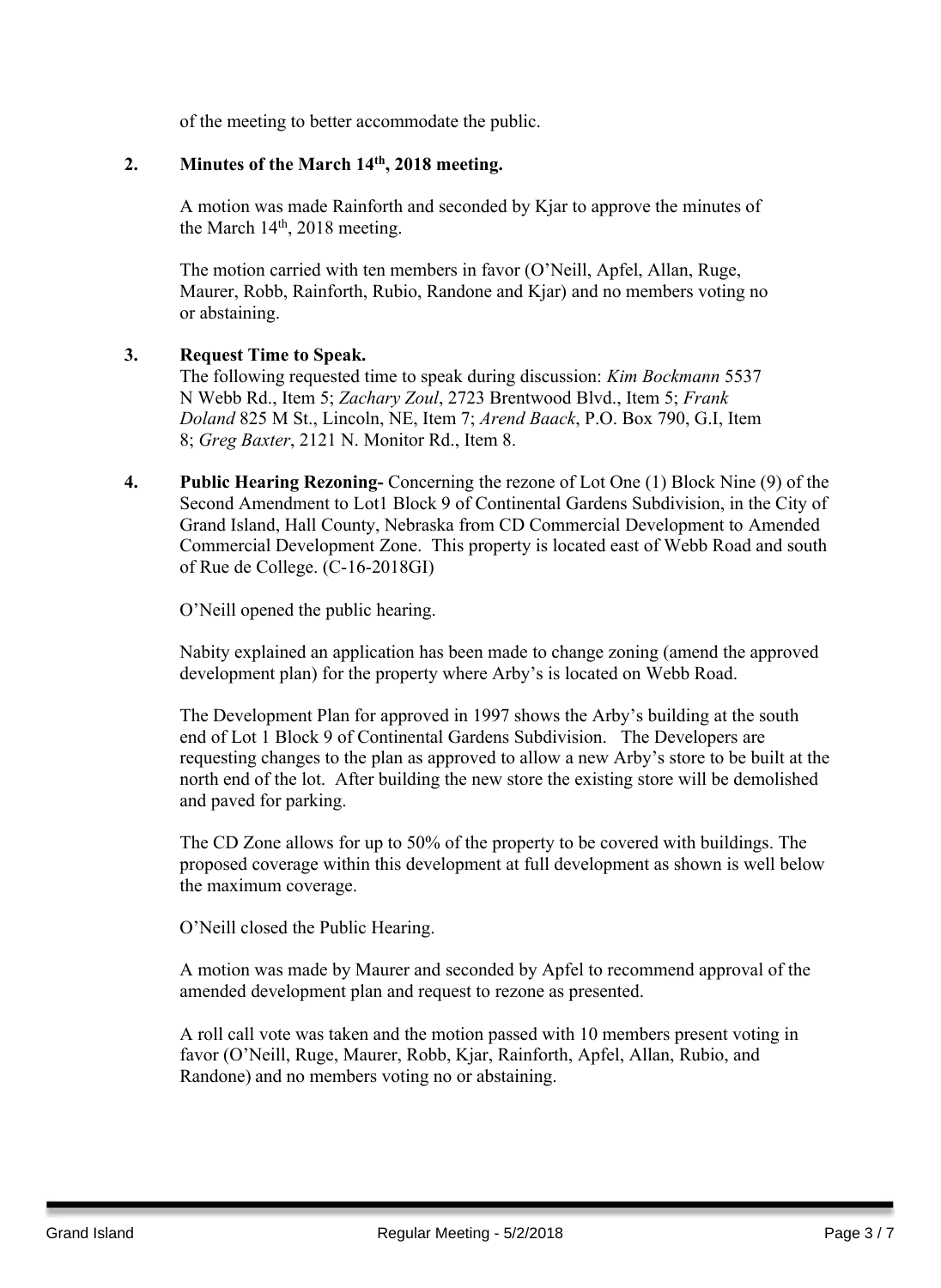**5. Public Hearing – Rezoning – Hall County –** Request to rezone 33.57 acres from A-1 Agriculture Primary to PUD Planned Unit Development for the Prairie Creek Meadows Second Subdivision located south of One-R Road and east of Webb Road in Hall County, Nebraska. (C-17-2018HC)

O'Neill opened the public hearing.

Nabity explained that the application brought forth is a request to a zoning change from A1 to PUD for the Prairie Creek Meadows Second Subdivision. He went onto say that the proposed development would consist of 9 lots; 1 lot for a proposed private street, 1 lot with an existing house and 6 lots which would be available for future development. Also, 1 lot which was initially apart of Prairie Creek Meadows first Subdivision but is being extended into the 2<sup>nd</sup> subdivision to change the configuration of the lot square up the property lines.

Nabity stated that all lots within Prairie Creek Meadows Second Subdivision are more than 3 acres which qualify them for well and septic and city utilities are not extended to this particular location as yet. He also explained that the addition of these properties will not be a significant impact on the County public services. Nabity noted that the addition of these properties would generate revenue for the County and School District and provide rural housing.

O'Neill asked if we would need to require no net fill on this development like we did on the development to the west. Nabity stated that the property is in the flood plain and while the floodway is not delineated across this site it would be prudent to impose the same requirements. If specific types of soil are needed for construction purposes the same amount of soil must be removed from the property as is brought in. This item will be discussed further with the final development plan if the County Board approves the preliminary plan and rezoning.

Kim Bockmann, a resident in the area expressed her concern of the proposed development, stating that the existing subdivision Prairie Creek Meadows First has created nuisance conditions at her property adjacent to the first subdivision. She noted that lights from the construction site are an issue late into the night and that debris from construction sites are being blown onto her property. She also, expressed her concerns about safety, lack of privacy, lack of peace and quiet. Bockmann explained that the loud noises are causing stress to the horses and that she no longer feel safe at home at night due to the number of workers being around late.

Zachary Zoul, spoke in favor of the development noting that the design is compatible to the existing houses in the area and expressing that it has a low impact on the existing public services provided to the area. Zoul noted that the development would have no demands on public services. He went on to explain that the design of the lots took into consideration the protection of the ecosystem and the area's natural resources.

Commissioner Maurer asked if lots in the future can be subdivided and create smaller lots for development. Nabity explained that it is possible however the owners would have to go through the same process as Prairie Creek Meadows as well as meet DEQ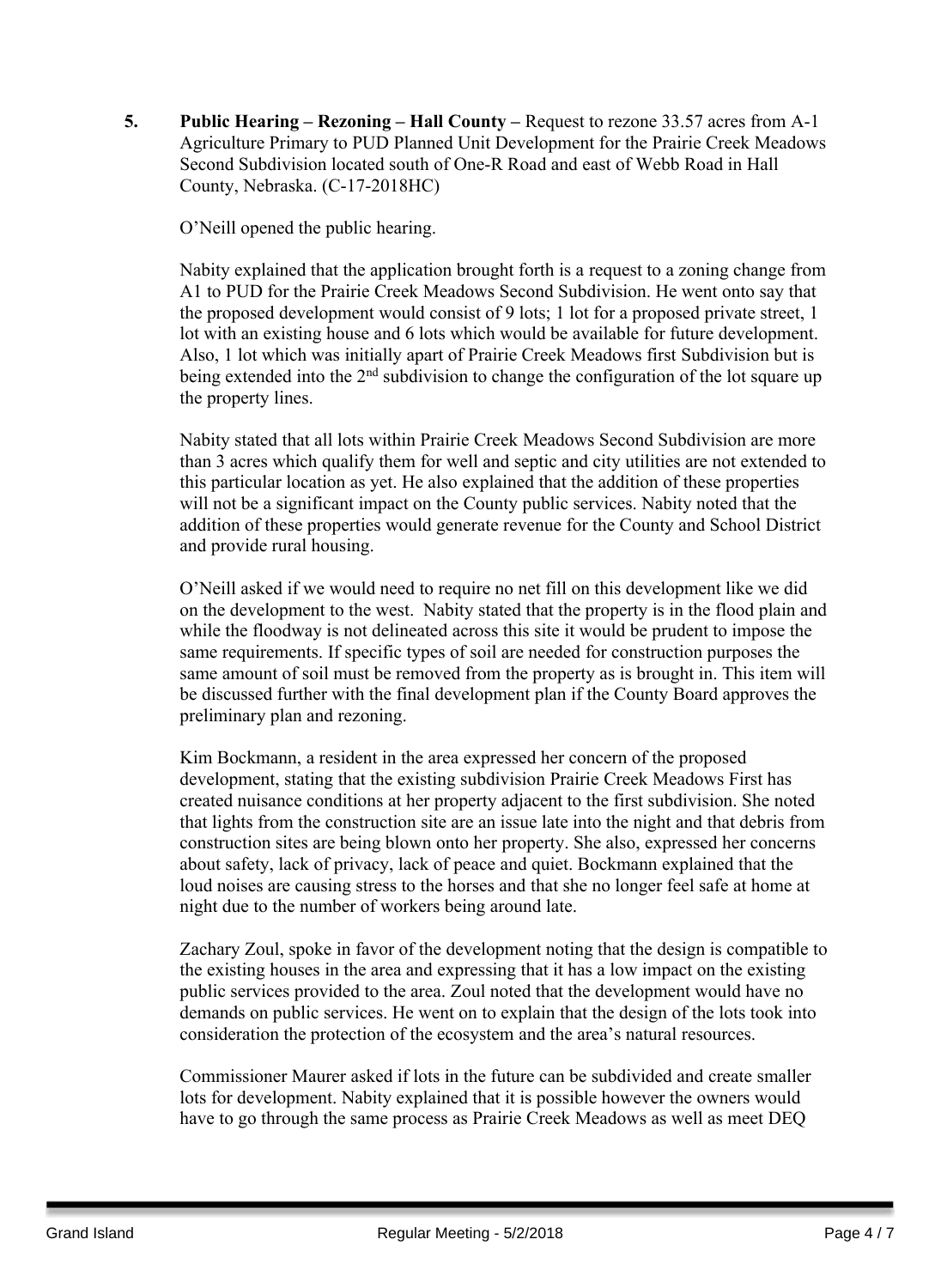requirements.

O'Neill closed the Public Hearing.

A motion was made by Randone and seconded by Robb to recommend approval to rezone 33.57 acres from A-1 Agriculture Primary to PUD Planned Unit Development for the Prairie Creek Meadows Second Subdivision

A roll call vote was taken and the motion passed with 9 members present voting in favor (O'Neill, Ruge, Robb, Kjar, Rainforth, Apfel, Allan, Rubio, and Randone) and 1 member voting no (Maurer).

**6. Public Hearing Blight Study and Redevelopment Plan –Wood River -** Concerning a Blight and Substandard Study and Generalized Redevelopment Plan for the City of Wood River including various areas of the community as shown in the study and plan. (C-18-2018WR)

O'Neill opened the public hearing.

Nabity introduced Wood River's Blight Study and Redevelopment Plan and explained that the study was conducted by Hanna:Keelan Associates based out of Lincoln, NE. Nabity noted that the Wood River city Council passed a resolution to forward the blight study to the Reginal Planning commission for review and recommendation for approval. Nabity noted that the study indicated that the area can be considered blight and substandard and he would recommend approval of the study.

No members of the public spoke for or against the study and plan.

O'Neill closed the public hearings.

A motion was made by Rainforth and seconded by Allan to recommend approval for the Blight and Substandard Study and Generalized Redevelopment Plan for the City of Wood River and approve Resolution 2018-07

A roll call vote was taken and the motion passed with 10 members present voting in favor (O'Neill, Ruge, Maurer, Robb, Kjar, Rainforth, Apfel, Allan, Rubio, and Randone) and no members voting no or abstaining.

**7. Subdivision – Wilkinson Subdivision Hall County Preliminary and Final Plat–** Located north of Interstate 80 and west of U.S. Highway 281 in the jurisdiction of Hall County, Nebraska. (3 lots, 8.69 acres). This property is zoned RC Restricted Commercial.

O'Neill opened the public hearing.

Nabity introduced the proposed development explaining that it intends on creating 3 lots on an 8.69 acre parcel of land located north of I-80 and west of U.S. Highway 281 and east of Bluff Center Road in Hall County. Nabity noted that the property is zoned RC-Restricted Commercial and the intended development is in compliance of the RC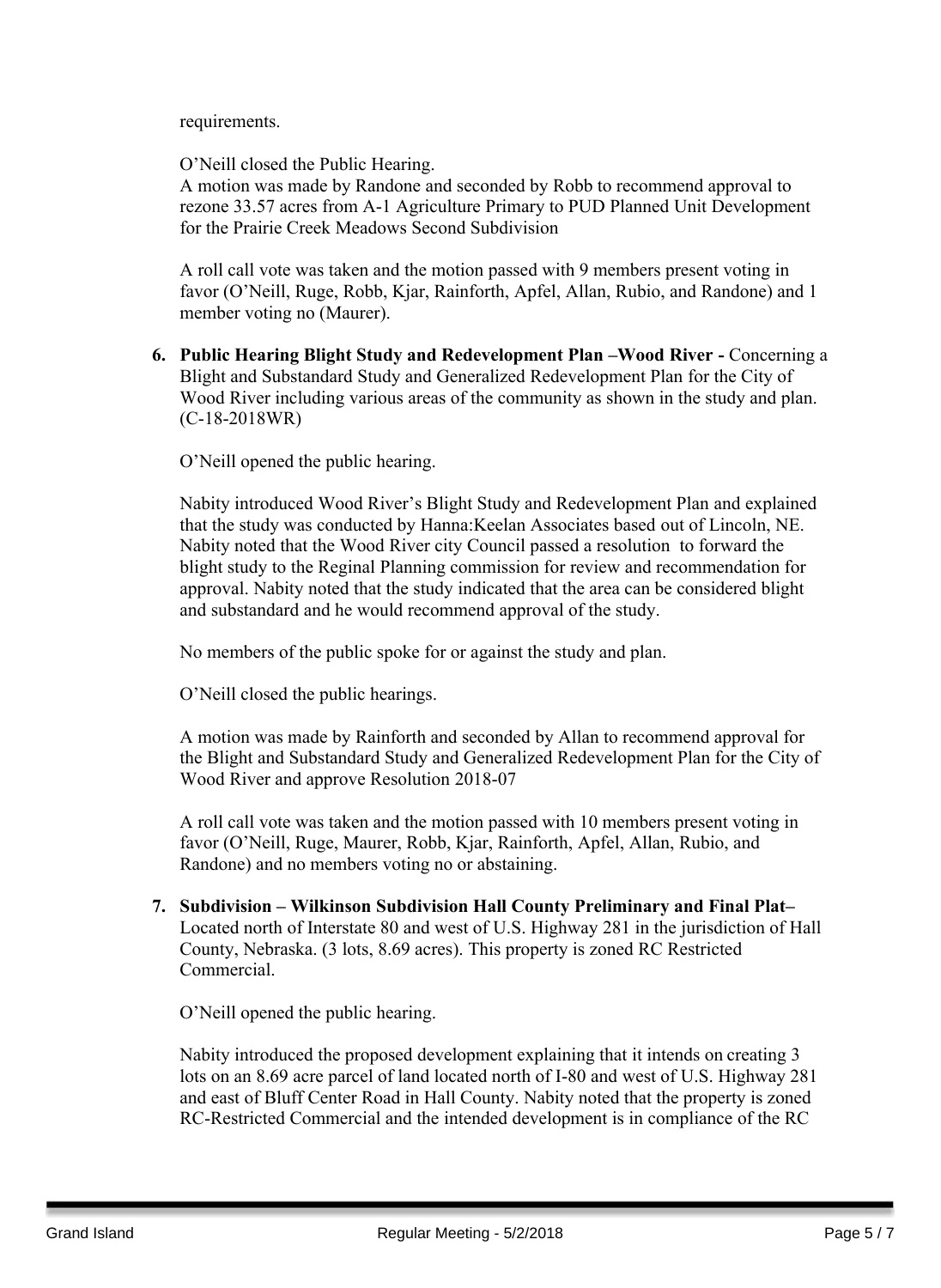zone. He also stated that RC zone was specifically designed for the Interstate interchange within Hall County. Nabity explained that permitted uses in the RC zones consist of Gas station, Truck stops, Hotels, and/or other uses which specifically support the traveling public.

Nabity also explained that the property will hook up to the city sewer and the sewer line will be extended across the property to make it accessible to the property to the west of the proposed subdivision. He also, stated that there will be an easement around the edge of the property to allow access to the property to the west of the proposed area. He also noted that parts of the property are located in the floodway and that these areas are proposed to be used as parking spaces.

Nabity also explained, Nebraska Department of Transportation (NDOT) has approved the access to US 281 as it is proposed.

Commissioner Ruge expressed concerns about traffic flow and safety at the proposed access point. Frank Doland project Civil Engineer, explained that they have worked closely with NDOT District 4. He explained that a traffic impact study was conducted at the request of NDOT. Based on the results NDOT approved the access contingent on intersection improvements such as the existing left turn lanes being offset for better opposing views, southbound a right turn lane must be created to gain access into the development to eliminate the chances of backing up traffic.

Commissioner O'Neil asked who was going to fund the improvements; Doland stated that the developer will pay for all improvements to this area.

Commissioner Ruge asked about traffic signals being placed at the access point. Doland's response was no there will not be any traffic signals installed until they are warranted. He also noted that there is a clause in the contract with NDOT that when signals are warranted the developer is responsible in paying for them to be placed at the access point. Doland went onto explained that the developer has offered to put traffic signals in during the development stage, however NDOT turned it down stating that they were not warranted.

Nabity then explained that NDOT does not allow traffic control devices unless they meet warrants. If they started doing that they could have to do it at every location where the lower threshold met is without meeting the warrants. He explained that using traffic engineers' guidelines when it meets warrants help with justifying putting them in.

O'Neill closed the public hearing

A motion was made by Robb and seconded by Randone to recommend approval for Wilkinson Subdivision Hall County Preliminary and Final Plat– Located north of Interstate 80 and west of U.S. Highway 281 in the jurisdiction of Hall County, Nebraska.

A roll call vote was taken and the motion passed with 10 members present voting in favor (O'Neill, Ruge, Maurer, Robb, Kjar, Rainforth, Apfel, Allan, Rubio, and